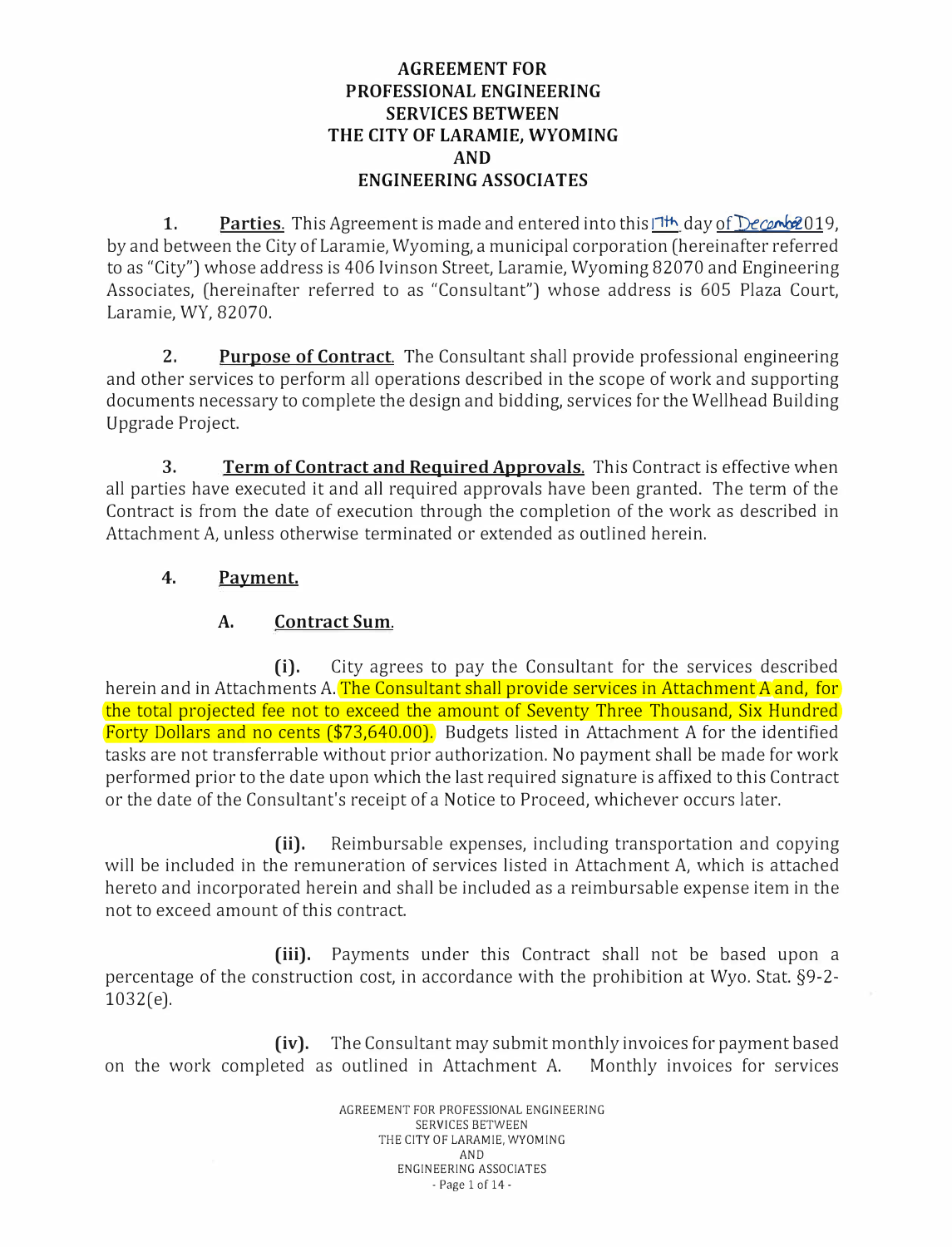associated with Additional Services shall have written authorization from the City before proceeding with any additional services. Payments shall be made pursuant to Wyo. Stat. §16- 6-602. Payments made beyond forty-five ( 45) days after invoice will include interest at the legal rate for the State of Wyoming for such period beyond thirty (30) days. Any fees for services must be performed prior to the submission of the invoice. No advance payment for services may be requested.

**(v).** Records of personnel, consultants, extra and reimbursable expenses pertaining to the Project shall be kept on a generally recognized accounting basis, acceptable to City, and shall be available to City or authorized representatives of City upon request by City.

B. Progress Payments for the Consultant's services, as described in Attachment A shall be for time expended on projects by Consultant and of consultant's sub consultant firms.

# **5. Responsibilities of Consultant.**

## **A. General Services.**

**(i).** The Consultant's services shall be performed as expeditiously as is consistent with professional skill and care and the orderly progress of the project. The Consultant shall comply with the schedule for the performance of all services as outlined in Attachment A, which is attached hereto and incorporated herein to this Contract and which shall be adjusted, if necessary, as the project proceeds. The schedule shall be in the form of a progress chart so as to indicate by percentage the work completed at any time. The Consultant shall update the progress schedule as requested by City. This schedule shall include allowances for periods of time required for City's review, and for approval of submissions by authorities having jurisdiction over each project. Time limits established by this schedule approved by City shall not, except for reasonable cause, be exceeded by the Consultant.

**(ii).** The Consultant may have a direct contract with a person or entity to perform a portion of services required by this Contract. Such subcontract to other consultants is at the Consultant's expense, and those expenses will be reimbursable through payment requests as detailed above to the extent it deems necessary to complete the design and bidding services for the Wellhead Building Upgrade Project in Attachment A and for the public meetings, project reports, and recommendations, including mechanical, electrical, structural and civil engineers licensed as such by the State of Wyoming and any other consultant necessary for the development of the project. The Consultant agrees that it is as fully responsible to City for negligence, negligent acts and omissions of its subconsultant and their agents, and or persons either directly or indirectly employed by them, as it is for the negligence, negligent acts or omissions of person is directly employed by it. Nothing in the foregoing procedure shall create any contractual relation between City and any consultants employed by the Consultant under the terms of this Contract. By written agreement, the Consultant shall require each subconsultant, to the extent of the services to be performed by

> AGREEMENT FOR PROFESSIONAL ENGINEERING SERVICES BETWEEN THE CITY OF LARAMIE, WYOMING AND ENGINEERING ASSOCIATES - Page 2 of 14 -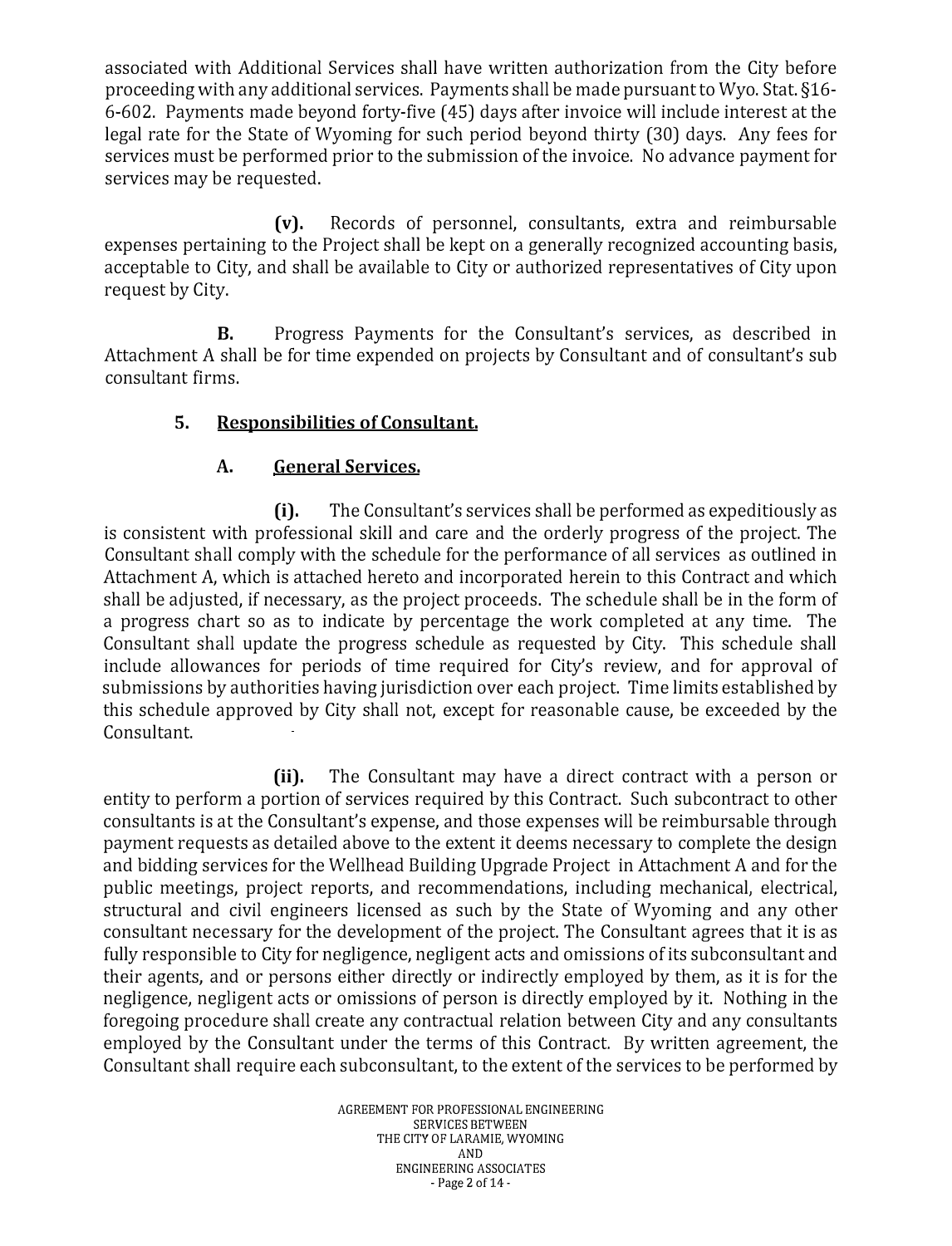subconsultant, to be bound to the Consultant by the terms of this Contract, and to assume toward the Consultant all obligations and responsibilities which the Consultant, by this Contract, assumes toward City.

**(iii).** The Consultant shall consult, to the extent required by City, with authorized employees, agents and/or representatives of City relative to the Wellhead Building Upgrade Project and completion of the project in Attachment A

**(iv).** The Consultant shall designate a principal or staff member of Consultant's staff satisfactory to City as the Project representative who shall, so long as their performance continues to be acceptable to City remain in charge of the engineering services for the project in Attachment A from City Council approval through completion of the work.

**(v).** The Consultant shall assist City in fulfilling requirements and contingencies set forth or required by appropriate authorities and agencies whose interest bears on the professional engineering and other services to perform all operations necessary to complete the design and bidding, services for the Wellhead Building Upgrade Project as outlined in Attachment *A.* Appropriate authorities and agencies shall mean any private, local, municipal, county, state, region or federal authority or agency with which each of the projects may be involved. This term is intended to include those agencies and authorities, which may require information or the filing of plans, specifications, or other documentation or verifications in connection with the project in Attachment A on either a voluntary or nonvoluntary basis.

**(vi).** The Consultant shall provide copies of all documents required by City for review and approval by City and the appropriate authorities and agencies. Expenses incurred in reproduction will be reimbursed per the reimbursement schedule in Attachment A.

**(vii).** The Consultant shall provide professional engineering and other services to complete the Wellhead Building Upgrade Project as outlined in Attachment A; services will include professional engineering and other services to complete design and bidding services.

**(viii).** Extra Services of Consultant. When authorized in advance by means of a written City change authorization, pursuant to the amendment provision of this Contract contained in Paragraph 8(A), shall be paid for by City, as provided Paragraph 4 (B), for each project in Attachment A. If, in the opinion of City, the scope of the extra services significantly changes the terms of this Contract, City has the right to publicly advertise and negotiate for those services without terminating this Contract.

## **6. Responsibilities of City.**

A. Unless otherwise provided in this Contract, City shall provide full information in a timely manner regarding requirements for and limitations on each project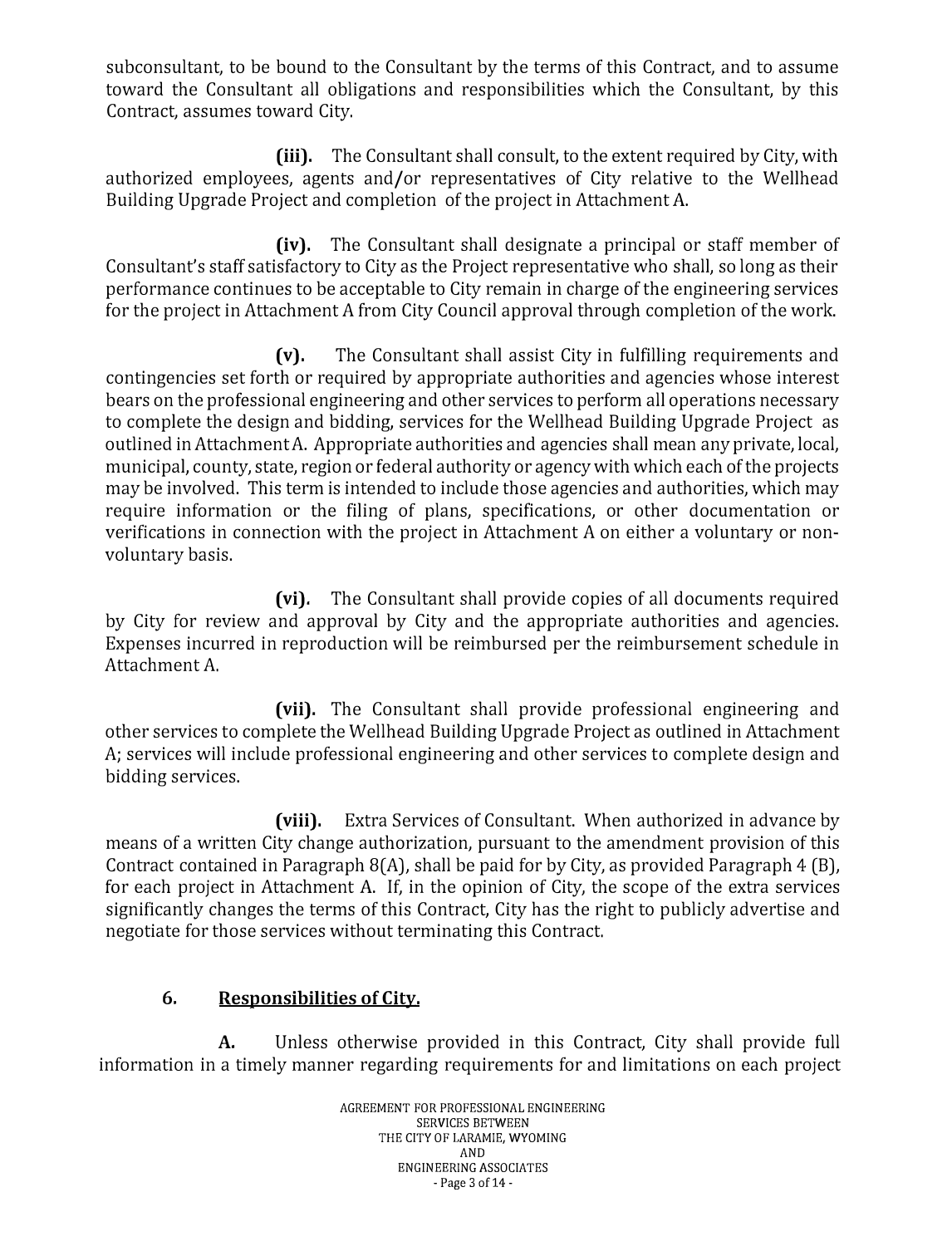in Attachment A

B. City's Project representative as identified in Paragraph 8 (Q) shall be authorized to act on the behalf of City with respect to each of the projects in Attachment A City and/or his designee shall render decisions in a timely manner pertaining to documents submitted by the Consultant in order to avoid unreasonable delay in the orderly and sequential progress of the Consultant's services.

C. City shall notify the Consultant upon awareness of any deficiencies or defects in the design during the preliminary engineering design phase.

D. Nothing in this Contract nor any act or failure to act on the part of City shall be construed as a waiver of a claim by City for any defects or deficiencies in the design and bidding services of the project required of the Consultant.

# **7. Special Provisions.**

A. **Limitation of Payments.** City's obligation to pay the Consultant for services rendered pursuant to this Contract is conditioned upon the availability of City's funds which are allocated to pay the Consultant. If funds are not allocated and available to pay the Consultant for these services, City may terminate this Contract at the end of the period for which the funds are available.

City shall notify the Consultant at the earliest possible time if this agreement will or may be affected by a shortage of funds. No liability shall accrue to City in the event this provision is exercised, and the City shall not be obligated or liable for any future payments due or for any damages as a result of termination under this section. This provision shall not be construed so as to permit City to terminate this Contract in order to acquire similar services from another party. The Consultant shall be paid for any allowable services provided and expenses incurred prior to receipt of any such notification that City was terminating the Contract because of a shortage of funds.

**B. Assumption of Risk.** Consultant shall assume the risk of any loss of State or Federal funding, either administrative or program dollars, due to Consultant's failure to comply with State or Federal requirements. City shall notify Consultant of any State or Federal determination of noncompliance.

**C. Monitor Activities.** City shall have the right to monitor all Contract related activities of the Consultant and all subcontractors. This shall include, but not be limited to, the right to make site inspections at any time, to bring experts and consultants on site to examine or evaluate completed work or work in progress, and to observe all the Consultant's personnel in every phase of performance of Contract related work.

**D. No Finder's Fees.** No finder's fee, employment agency fee, or other such fee related to the procurement of this Contract shall be paid by either party.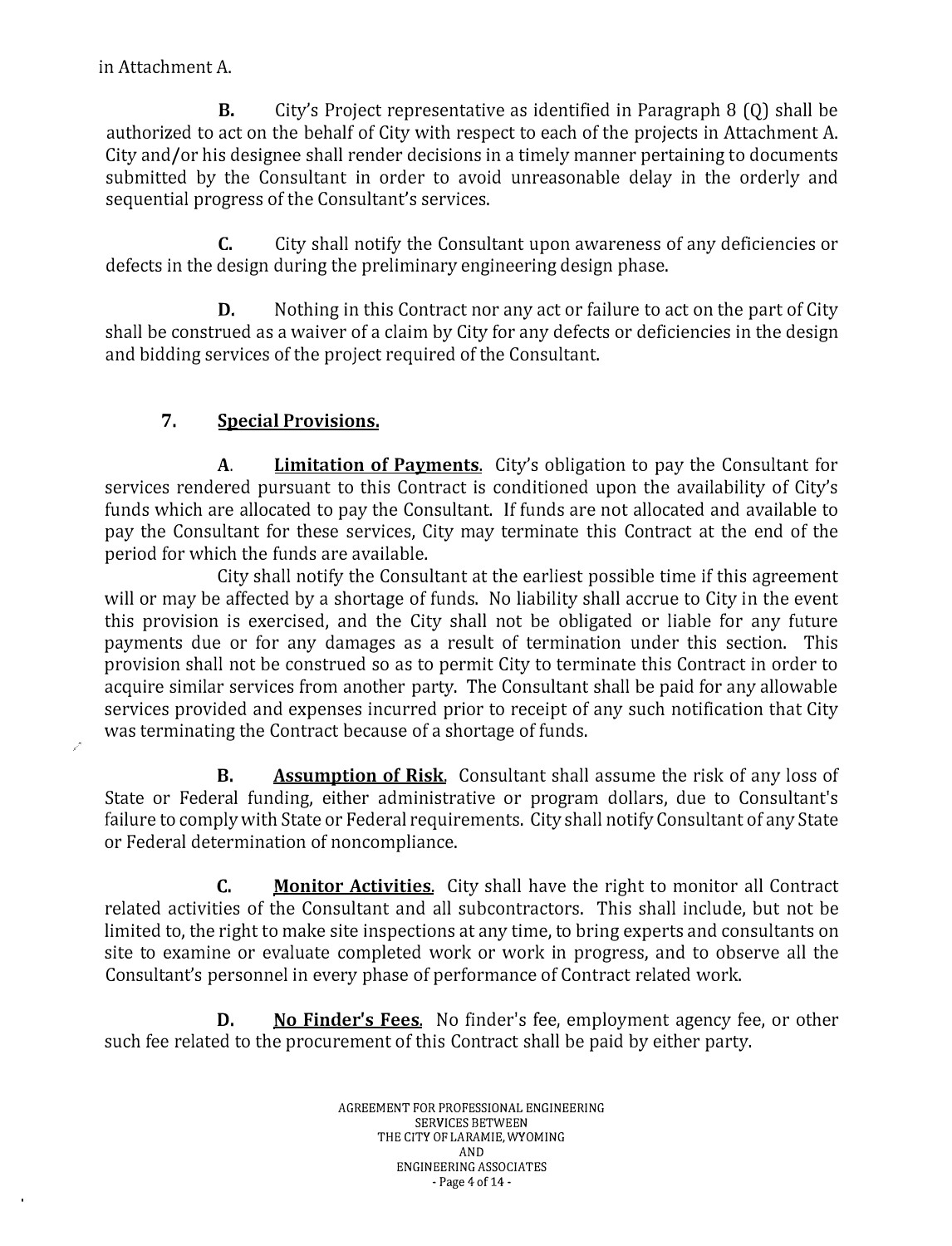**E. Nondiscrimination.** The Consultant shall comply with Presidential Executive Order 11246 entitled, "Equal Employment Opportunity," as amended by Presidential Executive Order 11375, and as supplemented in the Department of Labor Regulations (41 CFR Part 60), the Civil Rights Act of 1964, the Wyoming Fair Employment Practices Act (Wyo. Stat. § 27-9-105 et seq.), and the Americans With Disabilities Act (hereinafter referred to as "ADA"), 42 U.S.C. 12101, et seq. The Consultant shall assure that no person is discriminated against based on the grounds of sex, race, religion, national origin or disability in connection with the performance of this Contract. The Consultant shall include the provisions of this section in every subcontract awarded in excess of ten thousand dollars (\$10,000) so that such provisions are binding on each subcontractor.

F. Publicity. Any publicity given to the program or services provided herein including, but not limited to, notices, information, pamphlets, press releases, research, reports, signs, and similar public notices prepared by or for the Consultant, shall identify City as the sponsoring agency and shall not be released without prior written approval from City.

**G. Immigration Reform and Control Act of 1986.** In connection with the performance of the Consultant pursuant to this agreement, the Consultant warrants that it will comply with the requirements of the Immigration Reform and Control Act of 1986 (P.L. 99-603, November 6, 1986) which prohibits the hiring, referral or recruitment of aliens not authorized to work, and provides for employer verification that an individual is not an unauthorized alien. The Consultant agrees to send notice to all subconsultants regarding the requirements of the Immigration Reform and Control Act of 1986 and notice that they are expected to comply with all of its provisions.

**H. Wyoming Preference Act of 1971.** The Consultant shall comply with the "Wyoming Preference Act of 1971". Special attention if called to W.S. §§ 16-6-203: Every person who is charged with the duty of construction, reconstructing, improving, enlarging, altering or repairing any public works project or improvement for the state or any political subdivision, municipal corporation, or other governmental unit, shall employ only Wyoming laborers on the project or improvement. Every contract let by any person shall contain a provision requiring that Wyoming labor be used except other laborers may be used when Wyoming laborers are not available for the employment from within the state or are not qualified to perform the work involved. A person required to employ Wyoming laborers may employ other than Wyoming laborers if that person informs the nearest state employment office of his employment needs and the state employment office certifies that the person's need for laborers cannot be filled from those listed as of the date the information is filed. Consultant shall also comply with W.S. §§ 16-6-201, 16-6-202, 16-6-204, 16-6-205 and 16-6-206, as applicable.

## **8. General Provisions.**

**A. Amendments.** Any changes, modifications, revisions or amendments to this Contract which are mutually agreed upon by the parties to this Contract shall be incorporated by written instrument, executed and signed by all parties to this Contract. Change in Services of the Consultant, including services required of Consultant's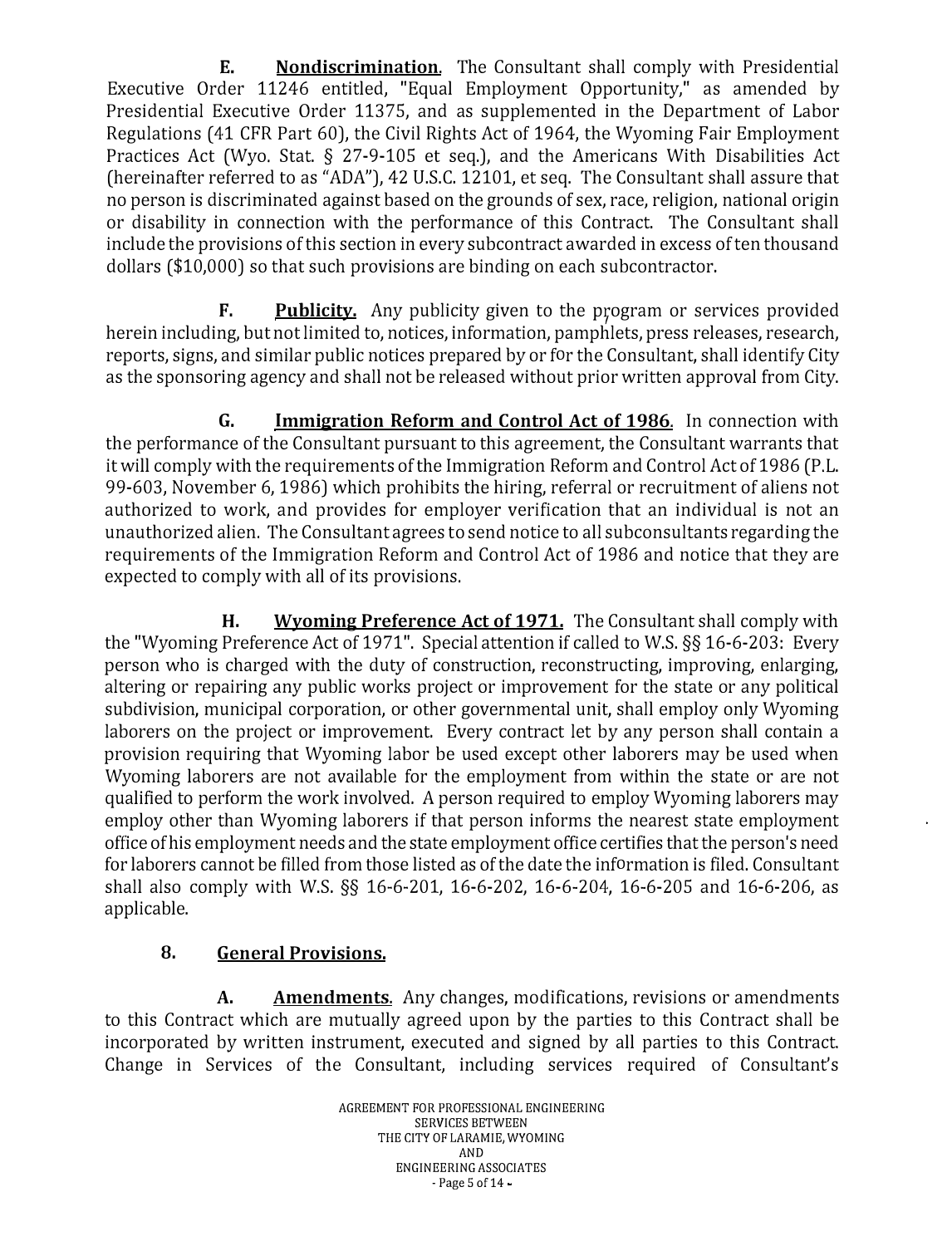subconsultants, may be accomplished after execution of this Contract, without invalidating this Contract, if mutually agreed in writing,

**B. Americans with Disabilities Act.** The Consultant shall not discriminate against a qualified individual with a disability and shall comply with the Americans with Disabilities Act, P.L. 101-336, 42 U.S.C. 12101, et seq., and/or any properly promulgated rules and regulations related thereto.

C. **Applicable Law /Venue.** The construction, interpretation and enforcement of this Contract shall be governed by the laws of the State of Wyoming. The Courts of the State of Wyoming shall have jurisdiction over this Contract and the parties, and the venue shall be the Second Judicial District, Albany County, Wyoming.

**D. Assignment/Contract Not Used as Collateral.** Neither party shall assign or otherwise transfer any of the rights or delegate any of the duties set forth in this Contract without the prior written consent of the other party. The Consultant shall not use this Contract, or any portion thereof, for collateral for any financial obligation.

**E. Audit.** City and any of its representatives shall have access to any books, documents, papers, and records of the Consultant which are pertinent to this Contract. Additionally, the Consultant shall abide by all regulations imposed by funding sources or governmental agencies, such as auditing requirements, payroll affidavits, and other documentation or verification.

**F. Award of Related Contracts.** City may undertake or award supplemental or successor contracts for work related to this Contract. The Consultant shall cooperate fully with other Consultants and City in all such cases and the City shall provide notice to the Consultant prior to awarding any such contract.

**G. Compliance with Law.** The Consultant's professional services shall be consistent with sound engineering practices and shall keep informed of and comply with all applicable federal, state and local laws, regulations, codes and standards that are applicable in the performance of this Contract. In the event of a change in laws and/or regulations of which the Consultant shall inform City of the change and its impact on work already performed or to be performed, fees and costs involved, and scheduling. If either City or the Consultant believes the change requires a renegotiation of this Contract, both parties will renegotiate the Contract promptly and in good faith. If a renegotiated Contract cannot be agreed to, either party may terminate this Agreement pursuant to Paragraph 8(X).

**H. Confidentiality and Publicity.** All documents, data compilations, reports, computer programs, photographs, and any other work provided to or produced by the Consultant in the performance of this Contract shall be kept confidential by the Consultant unless written permission is granted by City for its release. The Consultant shall have similar agreements with any subconsultants to maintain the confidentiality of information specifically designated as confidential by City.

> AGREEMENT FOR PROFESSIONAL ENGINEERING SERVICES BETWEEN THE CITY OF LARAMIE, WYOMING AND ENGINEERING ASSOCIATES - Page 6 of 14 -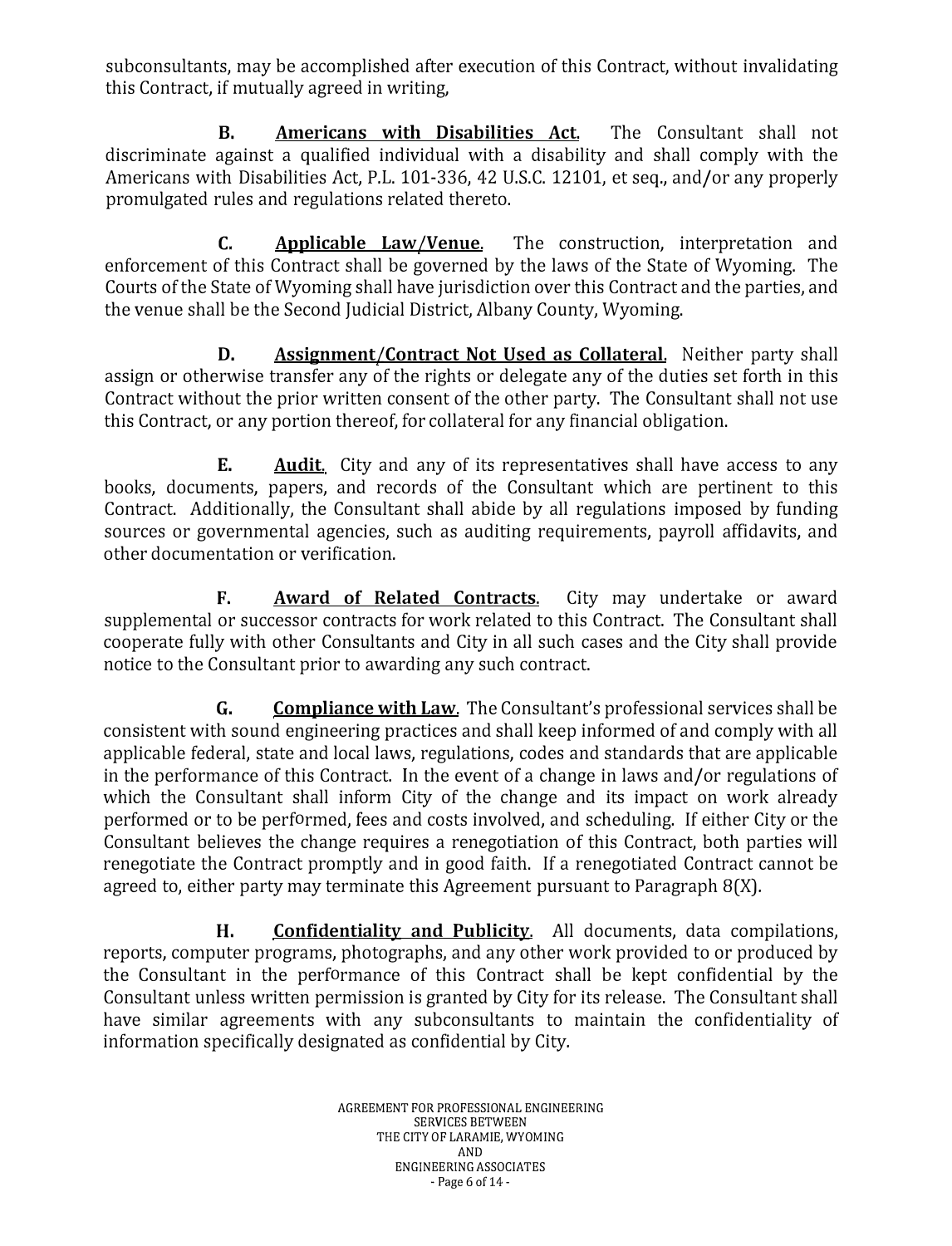**I. Entirety of Contract.** This Contract, consisting of fourteen pages (14), pages, together with Attachment A, which is entitled Wellhead Building Upgrades SCOPE OF SERVICES consisting of six pages (6) pages, and includes all material as outlined in the Request for Qualifications dated October 26, 2019, and addendums, represents the entire and integrated Contract between the parties and supersede all prior negotiations, representations, and agreements, whether written or oral, unless otherwise terminated or extended as outlined herein.

J. **Ethics.** The Consultant shall keep informed of and comply with the Wyoming Ethics and Disclosure Act (Wyo. Stat §9-13-101, et seq.), and any and all ethical standards governing the Consultant's profession.

**K. Force Majeure.** Neither party shall be liable for failure to perform under this Contract if such failure to perform arises out of causes beyond the control and without the fault or negligence of the nonperforming party. Such causes may include, but are not limited to, acts of God or the public enemy, fires, floods, epidemics, quarantine restrictions, freight embargoes, and unusually severe weather. This provision shall become effective only if the party failing to perform immediately notifies the other party of the extent and nature of the problem, limits delay in performance to that required by the event, and takes all reasonable steps to minimize delays. This provision shall not be effective unless the failure to perform is beyond the control and without the fault or negligence of the nonperforming party.

## **L. Indemnification.**

**(i) General Indemnity:** The Consultant shall indemnify, defend and hold harmless the City, and their officers, agents, employees, successors and assignees from any and all third party claims, losses and liability arising out of the Consultant's work under the Agreement providing that such a claim, damage, loss or expense is attributed to bodily injury , sickness, disease or death, or to injury to or destruction of tangible property ( other than the work itself) but only to the extent caused in whole or in part by negligent acts or omissions of the Consultant, a subconsultant, anyone directly or indirectly employed by them or anyone for whose acts they may be liable, regardless of whether or not such claim, damage, loss or expense is caused in part by a party indemnified hereunder.

**(ii).** Professional Liability Indemnifications: The Consultant agrees to indemnify and hold the Owner harmless from and against any liabilities, claims, damages and costs (including reasonable attorney's fees) to the extent caused by the negligence of the Consultant in performance of services under this Agreement. In no event shall the indemnification obligation extend beyond the date when the institution of legal or equitable proceeding for professional negligence would be barred by the applicable statute of repose or statute of limitations.

**(iii).** Without limitation as to other remedies, which City may have, the Consultant will without additional compensation, correct or revise any errors or deficiencies in its designs, drawings, specifications or other services.

> AGREEMENT FOR PROFESSIONAL ENGINEERING SERVICES BETWEEN THE CITY OF LARAMIE, WYOMING AND ENGINEERING ASSOCIATES - Page 7 of 14 -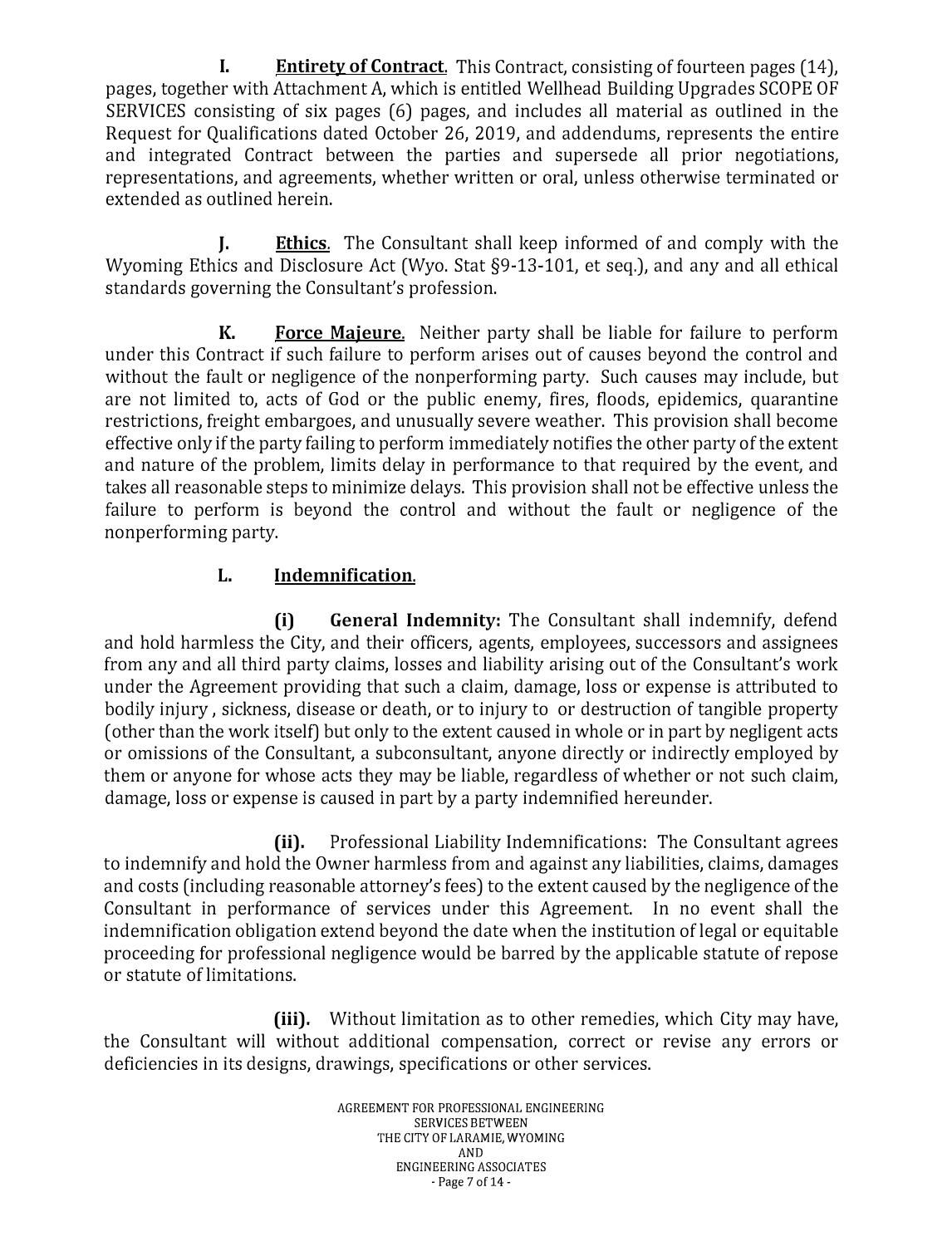**M. Independent Contractor.** The Consultant shall function as an independent Contractor for the purposes of this Contract, and shall not be considered an employee of the City of Laramie for any purpose. The Consultant shall assume sole responsibility for any debts or liabilities that may be incurred by the Consultant in fulfilling the terms of this Contract, and shall be solely responsible for the payment of all federal, state and local taxes which may accrue because of this Contract. Nothing in this Contract shall be interpreted as authorizing the Consultant or its agents and/or employees to act as an agent or representative for or on behalf of the City, or to incur any obligation of any kind on the behalf of the City. The Consultant agrees that no health/hospitalization benefits, workers' compensation and/or similar benefits available to City employees will inure to the benefit of the Consultant or their agents and/ or employees as a result of this Contract.

**N. Kickbacks.** The Consultant certifies and warrants that no gratuities, kickbacks or contingency fees were paid in connection with this Contract, nor were any fees, commissions, gifts, or other considerations made contingent upon the award of this Contract. The Consultant shall provide the City with a certification under oath that he has not in any way been involved in any gratuities, kickbacks or contingent fees in connection with his selection or ultimate performance under this contract. If the Consultant breaches or violates this warranty, City may, at its discretion, terminate this Contract without liability to the City, or deduct from the Contract price or consideration, or otherwise recover, the full amount of any commission, percentage, brokerage, or contingency fee.

**0. Notices.** All notices arising out of, or from, the provisions of this contract shall be in writing and given to the parties at the address provided under this Contract, either by regular mail, facsimile, e-mail, or delivery in person.

**P. Notice and Approval of Proposed Sale or Transfer of Consultant.** The Consultant shall provide City with the earliest possible advance notice of any proposed sale or transfer or any proposed merger or consolidation of the assets of the Consultant. Such notice shall be provided in accordance with the notice provision of this Contract. If City determines that the proposed merger, consolidation, sale or transfer of assets is not consistent with the continued satisfactory performance of the Consultant's obligations under this Contract, then City may, at its option, terminate or renegotiate the Contract.

**Q.**  Representatives. **Liaison and Notice** City's and Consultant's Designated

**(i)** City's designated representative is Cal Van Zee, Utility Division Manager, PO Box C, Laramie, WY 82073: telephone number: (307) 721-5206, cell phone: (307) 760-9804, and email: cvanzee@cityoflaramie.org

**(ii)** The Consultant's project representative is John Wetstein, Project Engineer, 605 Plaza Court, Laramie, WY, 82070, telephone number: (307) 742-9220, cell phone: (307) 761-4926 and email: John.Wetstein@EAengineers.com.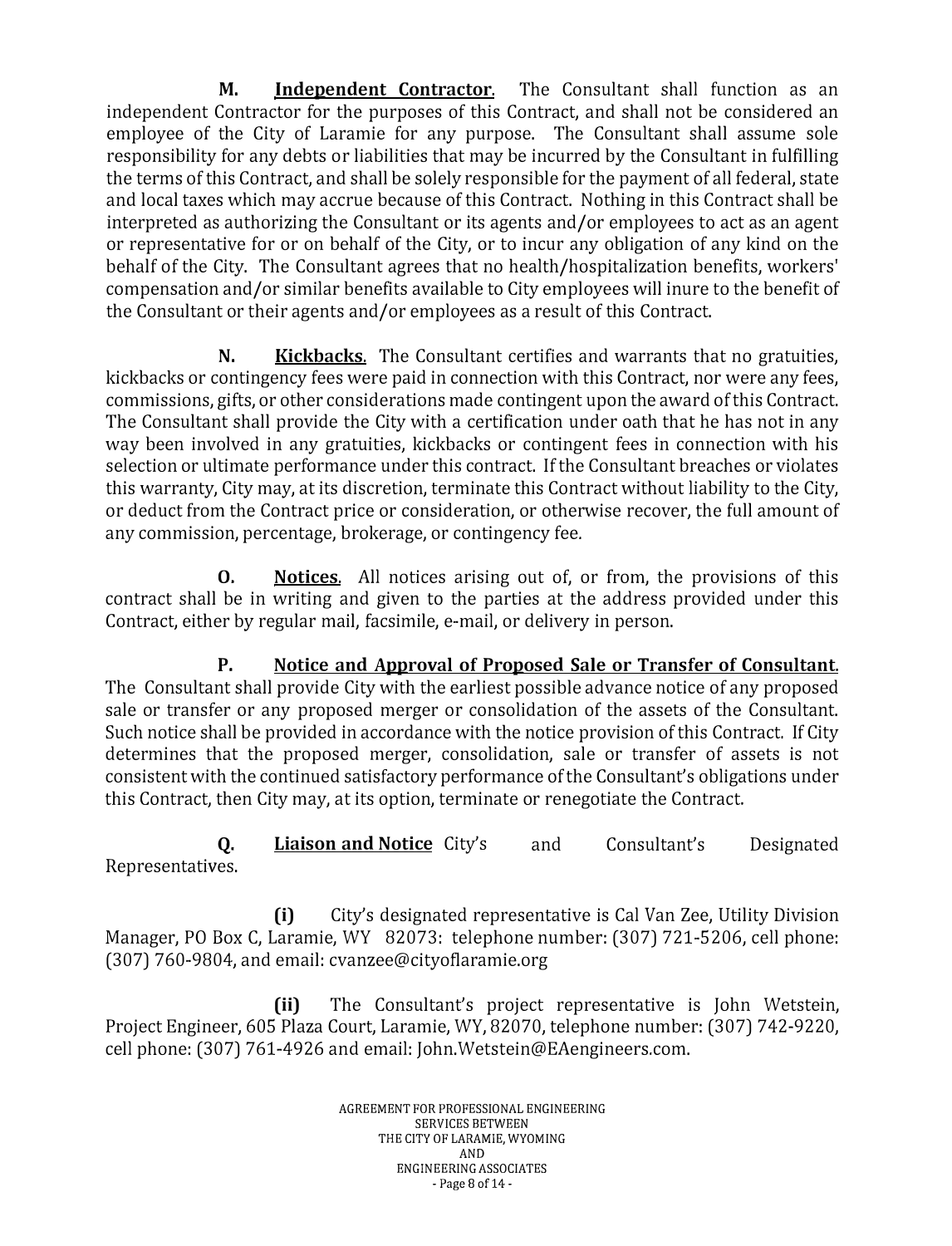**(iii)** All notices and invoices required in this Contract shall be in writing, properly addressed to the liaison above, and mailed first-class, postage prepaid. All notices sent via U.S. Postal Services are deemed effective on the date of postmark. Notices and invoices mailed through another carrier (e.g., UPS or FedEx) are effective upon receipt.

# **R. Insurance.** The Consultant shall maintain the following insurance:

**(i). Comprehensive General Liability.** The Consultant shall have and maintain comprehensive general liability insurance coverage during the entire term of the Contract, against claims arising out of bodily injury, death, damage to or destruction of the property of others, including loss of use thereof, and including underground, collapse and explosion (XCU) and products and completed operations in an amount not less than one million each occurrence and one million dollars (\$1,000,000.00) in the general aggregate.

**(ii). Workers Compensation or Employers Liability Insurance.** 

The Consultant shall provide proof of workers compensation coverage, for all its employees who are to work on the projects described in this Contract. The Consultant's coverage shall be under the Wyoming Workers Safety and Compensation program, if statutorily required or such other workers compensation insurance as appropriate. The Consultants insurance shall include AStop Gap@ coverage in an amount not less than Five Hundred Thousand Dollars (\$500,000.00) per employee for each accident and disease. The Consultant shall have also supply proof of workers' compensation and employer's liability insurance on each and every subconsultant before allowing that sub consultant on the job site.

**(iii). Professional Liability or Errors and Omissions Liability Insurance.** The Consultant shall provide proof of professional liability insurance or errors and omissions liability insurance to protect the City from any and all claims arising from the Consultant's alleged or real professional errors, omissions or mistakes in the performance of professional duties by the Consultant or his structural, electrical, or mechanical engineering consultants in an amount not less than one million dollars (\$1,000,000.00).

**(iv). Business Automobile Liability.** The Consultant shall maintain, during the entire term of the contract, automobile liability insurance in an amount not less than five hundred thousand dollars (\$500,000.00) per occurrence.

**(v). Coverage.** All polices required under this Contract shall be in effect for the duration of this Contract and projects. All policies shall be primary and not contributory. The Consultant shall pay the premiums on all insurance policies and insurance certificates must include a clause stating that the insurance may not be revoked, cancelled, amended or allowed to lapse until the expiration of at least thirty (30) days advance written notice to City.

**(vi). Additional Insured.** All insurance policies required by this Contract, except workers' compensation and professional liability insurance or errors and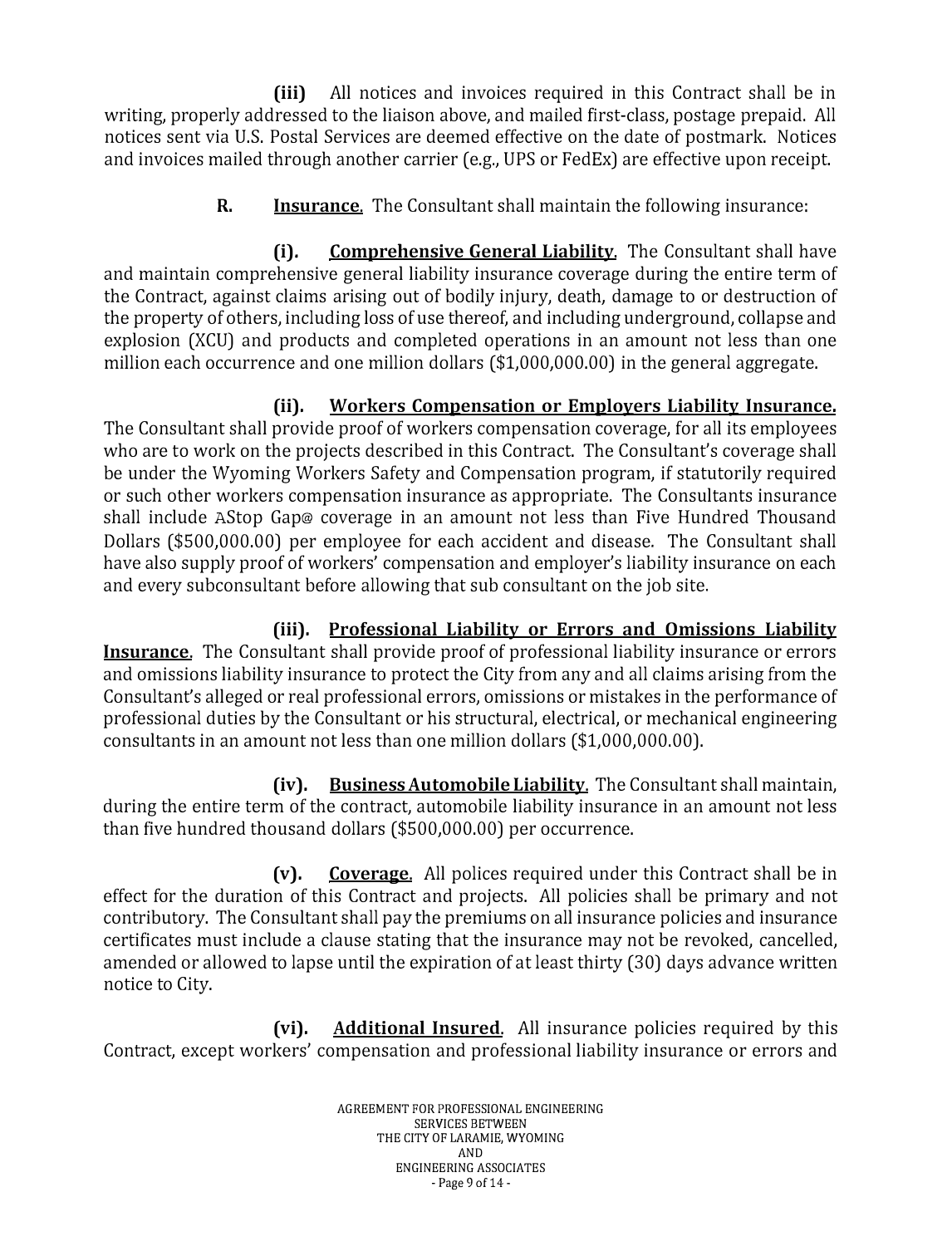omissions liability insurance, shall name City as an additional insured, and shall contain a waiver of subrogation against City, its agents and employees. The Consultant shall provide, upon request a copy of an endorsement providing this coverage.

**(vii). City's Right to Reject.** The City reserves the right to reject a certificate of insurance if the Consultant's insurance company is widely regarded in the insurance industry as financially unstable. This would include but is not limited to insurance companies with no less than AVIII rating in the A.M. Best insurance rating guide.

**(viii). Subcontractors.** The insurance requirements set forth above apply to all subconsultants. It is the Consultant's responsibility to ensure that its subconsultants meet these insurance requirements. City has the right to review the Certificates of any and all subconsultants used by the Consultant.

**(ix). Cancellation.** There shall be no cancellation, material change, potential exhaustion of aggregate limits or intent to not renew insurance coverage without thirty (30) days written notice from the Consultant or their insurers to City. Any failure to comply with the reporting provision of this insurance, except for the potential exhaustion of aggregate limits, shall not affect the coverage provided to City and its division, officers and employees.

**S. Ownership of Documents/Work Product/Materials.** All construction documents including but not limited to the plans and specifications, prepared by the Consultant, whether complete or incomplete, shall be and remain the property of City and any other, reports, records, field notes, data, samples, specimens, and materials of any kind resulting from performance of this Contract are at all times the property of City. City will not revise any of the construction documents without prior written approval of the Consultant.

**T. Patent or Copyright Protection.** The Consultant recognizes that certain proprietary matters or techniques may be subject to patent, trademark, copyright, license or other similar restrictions, and warrants that no work performed by The Consultant or its subcontractors will violate any such restriction.

**U. Prior Approval.** This Contract shall not be binding upon either party; no services shall be performed under the terms of this Contract, until this Contract has been reduced to writing, approved by the Laramie City Council.

**V. Sovereign Immunity.** The City does not waive sovereign immunity by entering into this Contract, and specifically retain immunity and all defenses available to them as sovereigns pursuant to Wyo. Stat.  $\S$  1-39-104(a) and all other state law.

**W. Taxes.** The Consultant shall pay all taxes and other such amounts required by federal, state and local law, including but not limited to federal and social security taxes, workers' compensation, unemployment insurance and sales taxes.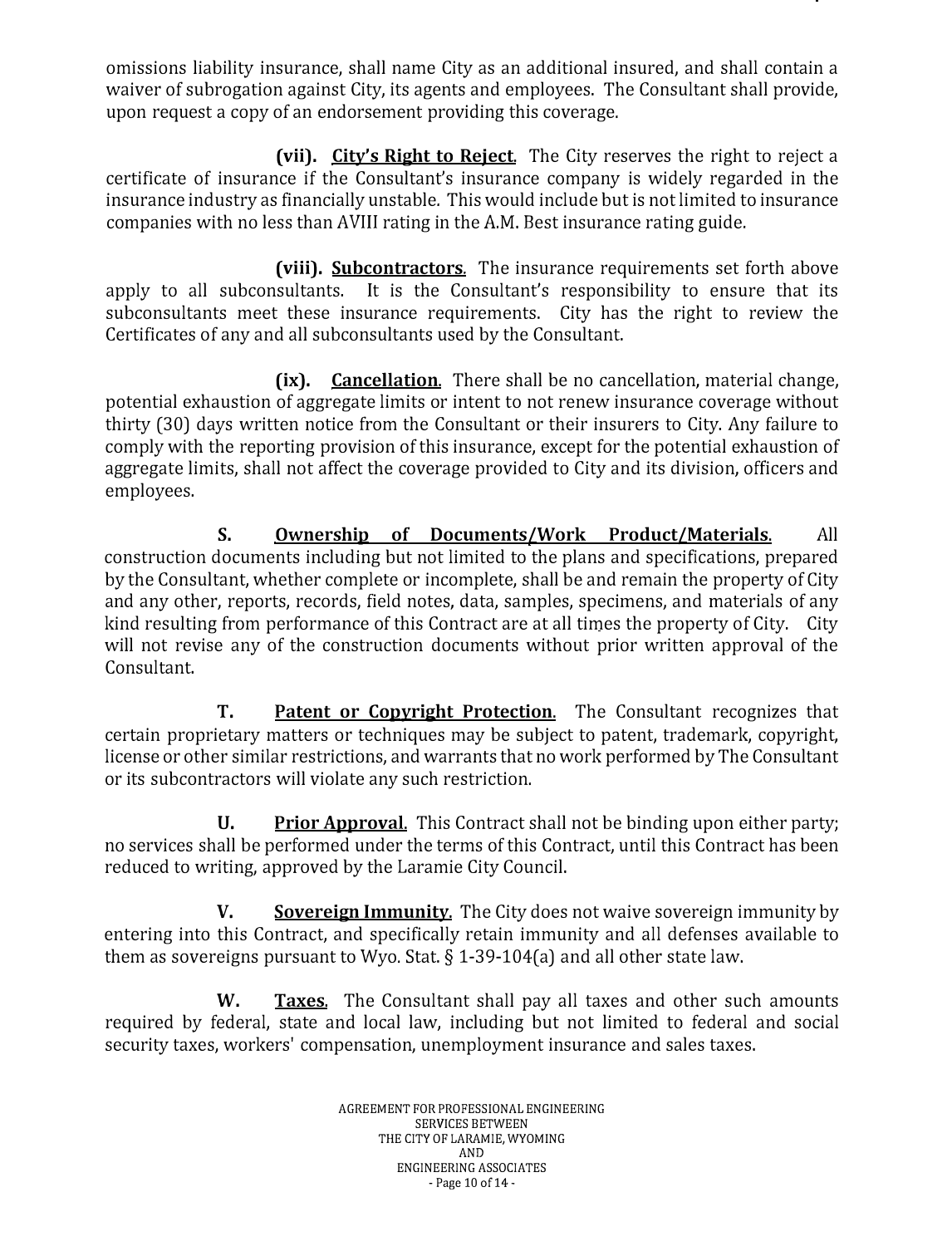## **X. Termination of Contract.**

**(i).** If through any cause either party shall fail to fulfill in a timely and proper manner its obligations under this Contract, or if either party shall violate any of the covenants, Contracts or stipulations of this Contract, the other party shall thereupon have the right to terminate this Contract if such default or violation is not corrected within fifteen (15) days after submitting written notice to the other party. Documents, data, studies, surveys, drawings, maps, models, photographs, films, duplicating plates, and reports prepared by the Consultant under their Contract shall then immediately be turned over to the City. In the event of such termination, The Consultant shall be entitled to receive just and equitable compensation, not to exceed the agreed amount for services provided before termination, for any satisfactory work completed on such documents and other materials prior to receipt of Notice of Termination including reimbursable expenses then incurred less any damages sustained by City incident to the Consultant's breach.

**(ii).** In event of termination, all finished or unfinished design development and construction documents, data, studies, surveys, drawings, maps, models, photographs, and reports prepared by the Consultant shall be immediately surrendered to City.

**(iii).** In the event of termination, City shall pay to the Consultant, as full payment for all services performed and all expenses incurred under this Contract, which shall have become payable because of the progress in the work. In ascertaining the services actually rendered hereunder up to the date of termination of this Contract, consideration shall be given to both completed work and work in progress, to complete and incomplete drawings, and to other documents, whether delivered to City or in the possession of City and to authorized reimbursable expenses.

**(iv).** If, upon payment of the amount required to be paid under this paragraph herein following the termination of this Contract, City thereafter should determine to complete the original project or substantially the same project, City for such purposes shall have the right of utilization of any original tracings, drawings, calculations, specifications, estimates, and other construction documents prepared under this Contract by the Consultant without liability to the Consultant or its subconsultants. At the Consultant's request, City agrees to credit the Consultant which such authorship as may be due him or her, but is not required to renew the Contract. City will not reuse any of the construction documents without prior written approval of the Consultant.

**Y. Third Party Beneficiary Rights.** The parties do not intend to create in any other individual or entity the status of third party beneficiary and this Contract shall not be construed so as to create such status. The rights, duties and obligations contained in this Contract shall operate only between the parties to this Contract, and shall inure solely to the benefit of the parties to this Contract. The provisions of this Contract are intended only to assist the parties in determining and performing their obligations under this Contract. The parties to this Contract intend and expressly agree that only parties signatory to this Contract shall have any legal or equitable right to seek to enforce this Contract, to seek

> AGREEMENT FOR PROFESSIONAL ENGINEERING SERVICES BETWEEN THE CITY OF LARAMIE, WYOMING AND ENGINEERING ASSOCIATES  $-$  Page 11 of 14  $-$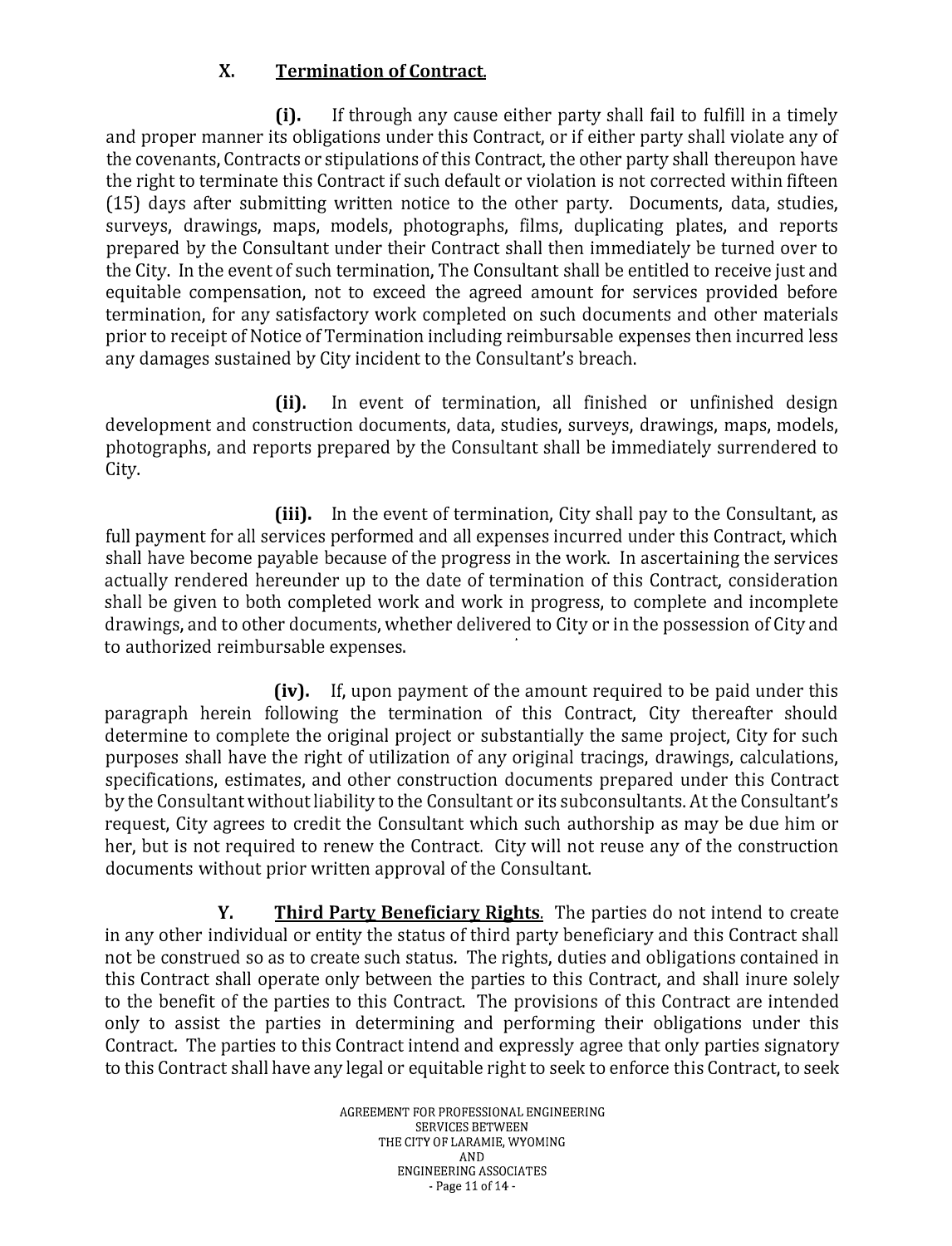any remedy arising out of a party's performance or failure to perform any term or condition of this contract, or to bring an action for the breach of this Contract.

**Z. Disputes/Remedies.** In seeking to resolve any dispute relating to this Contract, City does not waive its sovereign immunity. Any dispute or claim arising out of or relating to this Contract may be assigned to non-binding mediation upon mutual agreement of the parties, in accordance with the Wyoming Supreme Court's rules for alternative dispute resolution. The parties to the dispute shall bear their respective costs for the mediation. The rights and remedies of the parties provided for in these clauses are in addition to any other rights and remedies provided by law or under this Contract.

AA. **Limitations on Lobbying Activities.** In accordance with P.L.101-121, any payments made from a Federal grant shall not be utilized by the Consultant or its subcontractors in connection with lobbying Congressmen, or any other Federal Department in connection with the award of a Federal grant, contract, cooperative agreement, or loan. The Consultant and any subcontractors shall submit a certification statement and disclosure form acceptable to the State before commencement of the work

BB. **Americans with Disabilities Act.** Contractor shall not discriminate against a qualified individual with a disability and shall comply with the Americans with Disabilities Act, P.L. 101-336, 42 U.S.C. 12101 et seq. and any properly promulgated rules and regulations related thereto.

**CC. Warranty.** The Consultant warrants the following:

**(i).** has the ability to perform the agreed services;

**(ii).** shall provide suitable resources to perform work in accordance with agreed services;

**(iii).** will endeavor to provide the services herein on a timely basis consistent with the difficulty and scope of services to be provided;

**(iv).** shall perform services in a manner consistent with the degree of care and skill ordinarily exercised by members of the same profession currently practicing under similar circumstances; and

**(v).** is responsible for the professional quality, technical accuracy and coordination of all designs, drawings, specifications and other services furnished by the Consultant under this Contract.

**DD. Patent or Copyright Protection.** Consultant recognizes that certain proprietary matters or techniques may be subject to patent, trademark, copyright, license or other similar restrictions, and warrants that no work performed by Consultant or its subconsultants will violate any such restriction.

> AGREEMENT FOR PROFESSIONAL ENGINEERING SERVICES BETWEEN THE CITY OF LARAMIE, WYOMING AND ENGINEERING ASSOCIATES -Page12of14-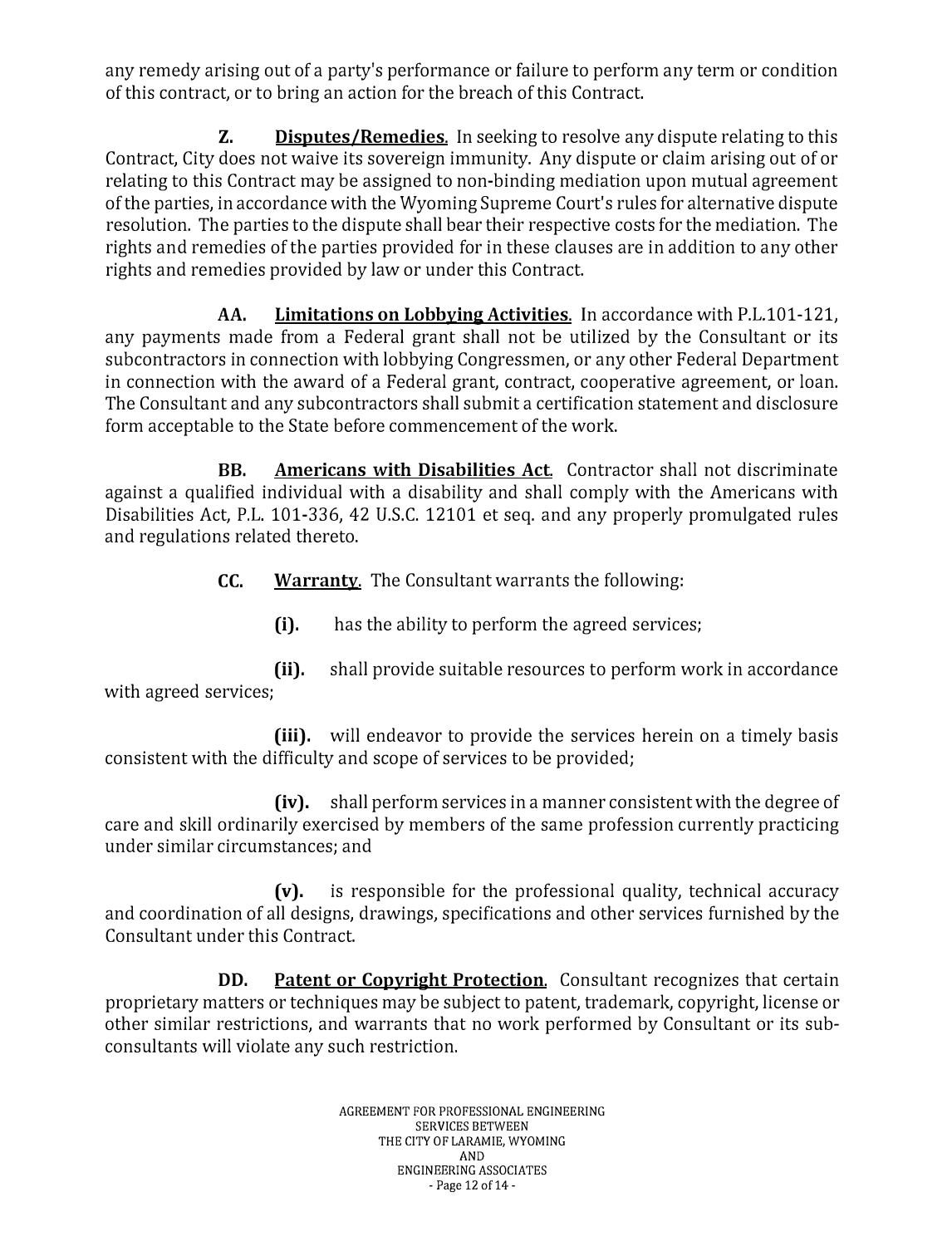**EE. Extension.** Nothing in this Contract shall be interpreted or deemed to create an expectation that this Contract will be extended beyond the term described herein. Any extension of this Contract shall be requested by the Consultant and following approval by City shall be effective only after it is reduced to writing and executed by all parties to the Contract. Any agreement to extend this Contract shall include, but not necessarily be limited to: an unambiguous identification of the Contract being extended; the term of the extension; the amount of any payment to be made during the extension, or a statement that no payment will be made during the extension; a statement that all terms and conditions of the original Contract shall, unless explicitly delineated in the exception, remain as they were in the original Contract; and, if the duties of either party will be different during the extension than they were under the original Contract, a detailed description of those duties.

**FF. Severability.** Should any portion of this Contract be judicially determined to be illegal or unenforceable, the remainder of this Contract shall continue in full force and effect and either party may attempt to renegotiate the terms affected by the severance.

**GG. Titles Not Controlling.** Titles of paragraphs are for reference only, and shall not be used to construe the language in this Contract.

**HH. Waiver.** The waiver of any breach of any term or condition in this Contract shall not be deemed a waiver of any prior or subsequent breach.

Contract. **II. Time is of the Essence.** Time is of the essence in all provisions of the

#### **INTENTIONALLY LEFT BLANK**

#### **TO BOTTOM OF PAGE**

AGREEMENT FOR PROFESSIONAL ENGINEERING SERVICES BETWEEN THE CITY OF LARAMIE, WYOMING AND ENGINEERING ASSOCIATES  $-$  Page 13 of 14 $-$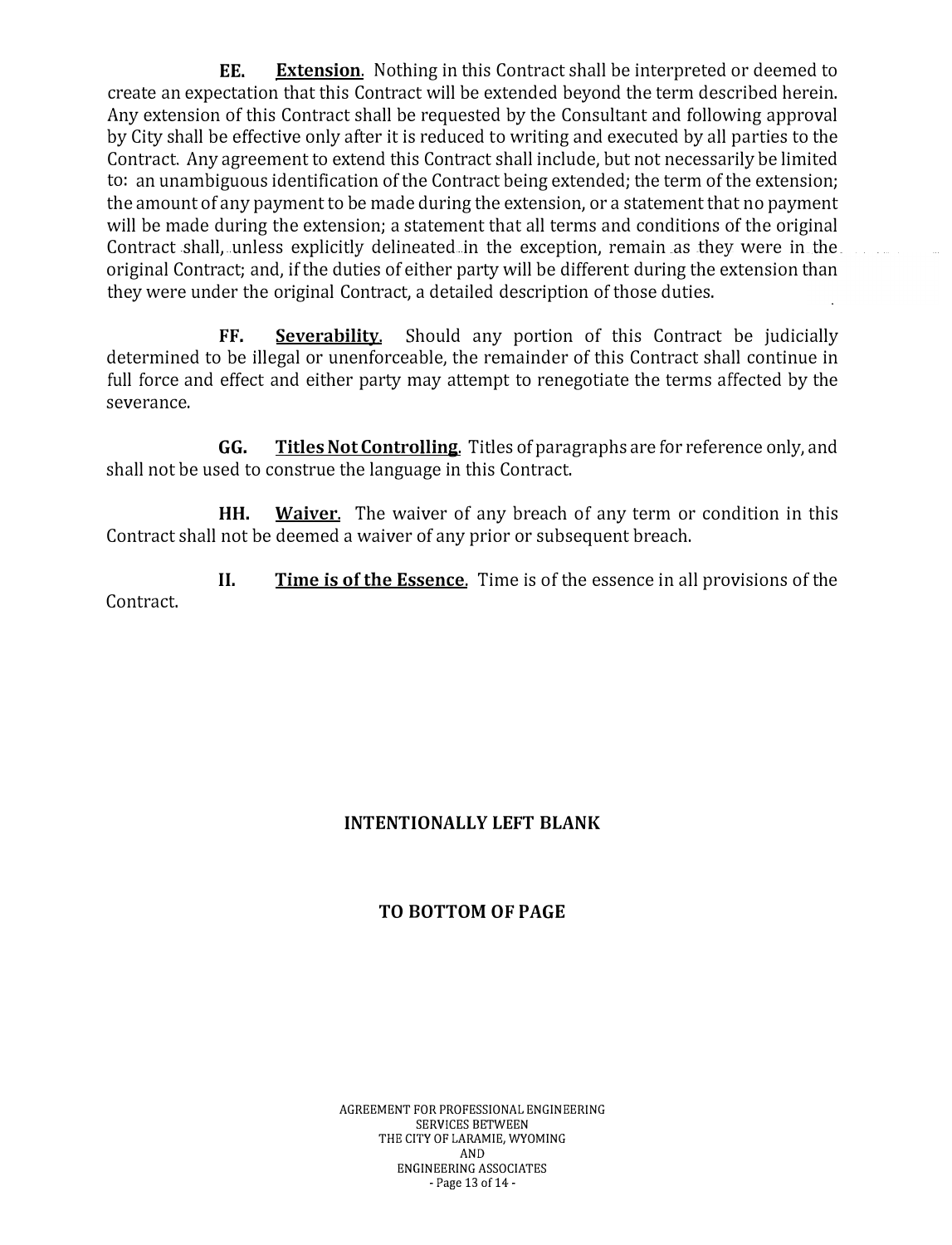IN WITNESS WHEREOF, the Laramie City Council has caused this Agreement to be signed and executed in its behalf by its Mayor, and duly attested by its City Clerk, and Consultant has signed and executed this Agreement, the day and year first written above.

**CITY OF LARAMIE, WYOMING:** 

Bv: Joe Shumway, Mayor and President of the City Council

Attest: Nancy Bartholomev City Clerk

## **CONSUL TANT: ENGINEERING ASSOCIATES**

By: Shaha Asht

Title *Pizot: Manager* 

AGREEMENT FOR PROFESSIONAL ENGINEERING SERVICES BETWEEN THE CITY OF LARAMIE, WYOMING AND ENGINEERING ASSOCIATES -Page 14of14-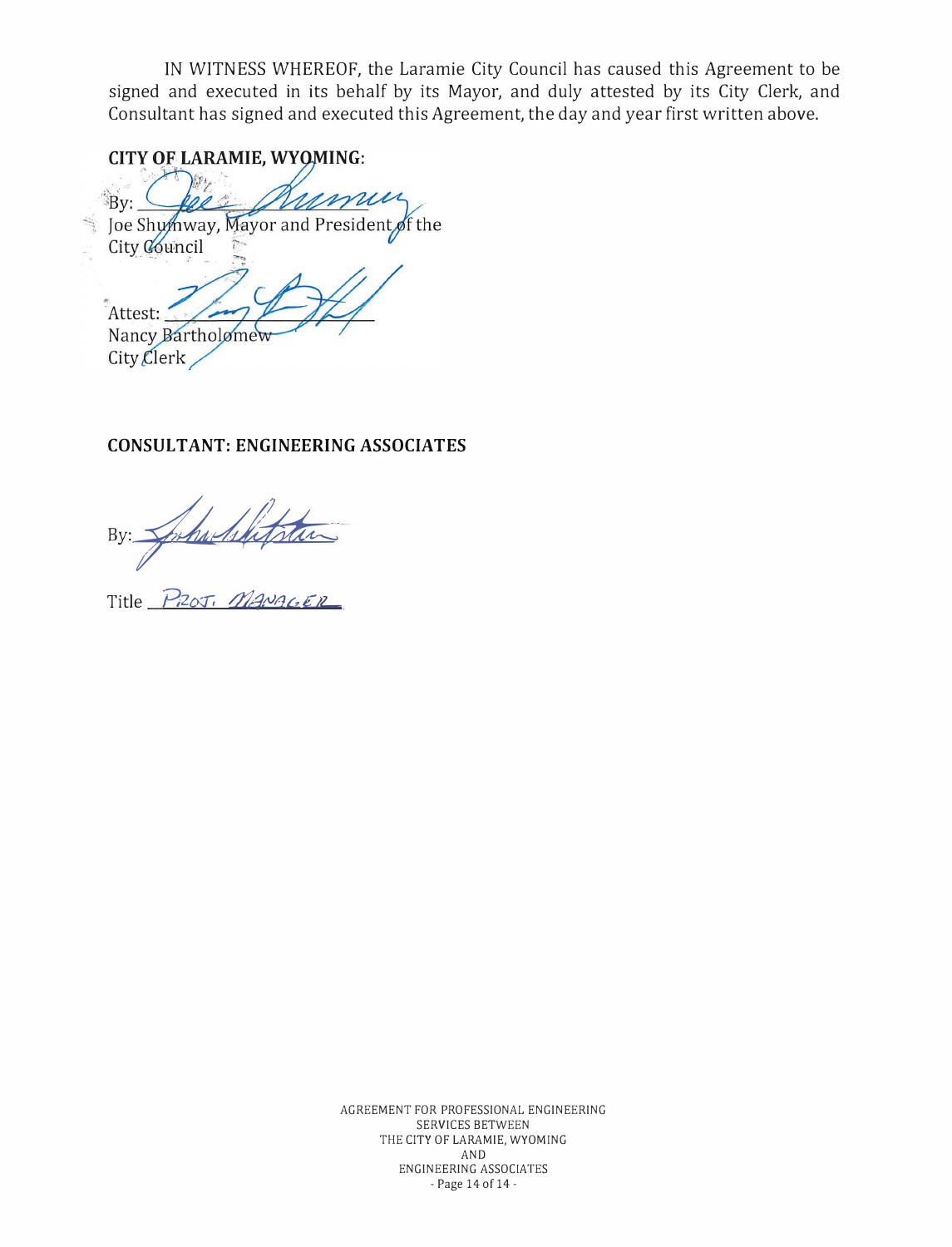# **Attachment A**

## **Wellhead Building Upgrades**

#### **SCOPE OF SERVICES**

In this document the term "Engineer" refers to the consulting firm hired by the City of Laramie, WY unless set apart with a specific title, i.e. "City Engineer," "City Project Engineer" et cetera.

At a minimum the following services shall be provided:

#### A. Research and Design:

- 1. The Engineer shall design the project as directed by the City Project Engineer. The design shall at a minimum include a complete set of plans and a project manual.
- 2. Conduct a Kick Off meeting with City Staff. This meeting will discuss the project scope, foreseeable issues, possible alternatives, desired results and project needs. This meeting shall include a complete walk thru of the project area with City Staff. The Engineer must provide a meeting agenda and notes of the meeting.
- 3. Review existing maps, drawings, plans and reports on file at City of Laramie relating to the proposed work. Engineer must contact City Engineering for the information regarding this task.
- 4. Investigate and identify alternate means and methods for constructing the project.
- 5. Make recommendations concerning means and methods for constructing the project.
- 6. The Engineer must research the location of all private utilities in the area of the project such as but not limited to Rocky Mountain Power, Black Hills Energy, CenturyLink, Charter Communications, University of Wyoming, and Union Pacific Railroad. The design should avoid conflicts with utilities. If a conflict is unavoidable the Engineer shall design and coordinate a solution. Plans shall be submitted to the private utilities for review during the design of the project. All correspondence with the private utilities must be documented and provided to the City. The project will not be bid until documentation is provided.
- 7. All survey data shall be tied to Coast and Geodetic Survey BM (B66) 1948 GPS'S in 1992 NAD 1983, NAVD 1988, GEOID 03.
- 8. Conduct field surveying as needed, or as directed by the Project Engineer, to prepare the construction plans, legal descriptions and to clearly delineate any potential conflicts within the City right-of-way prior to final design.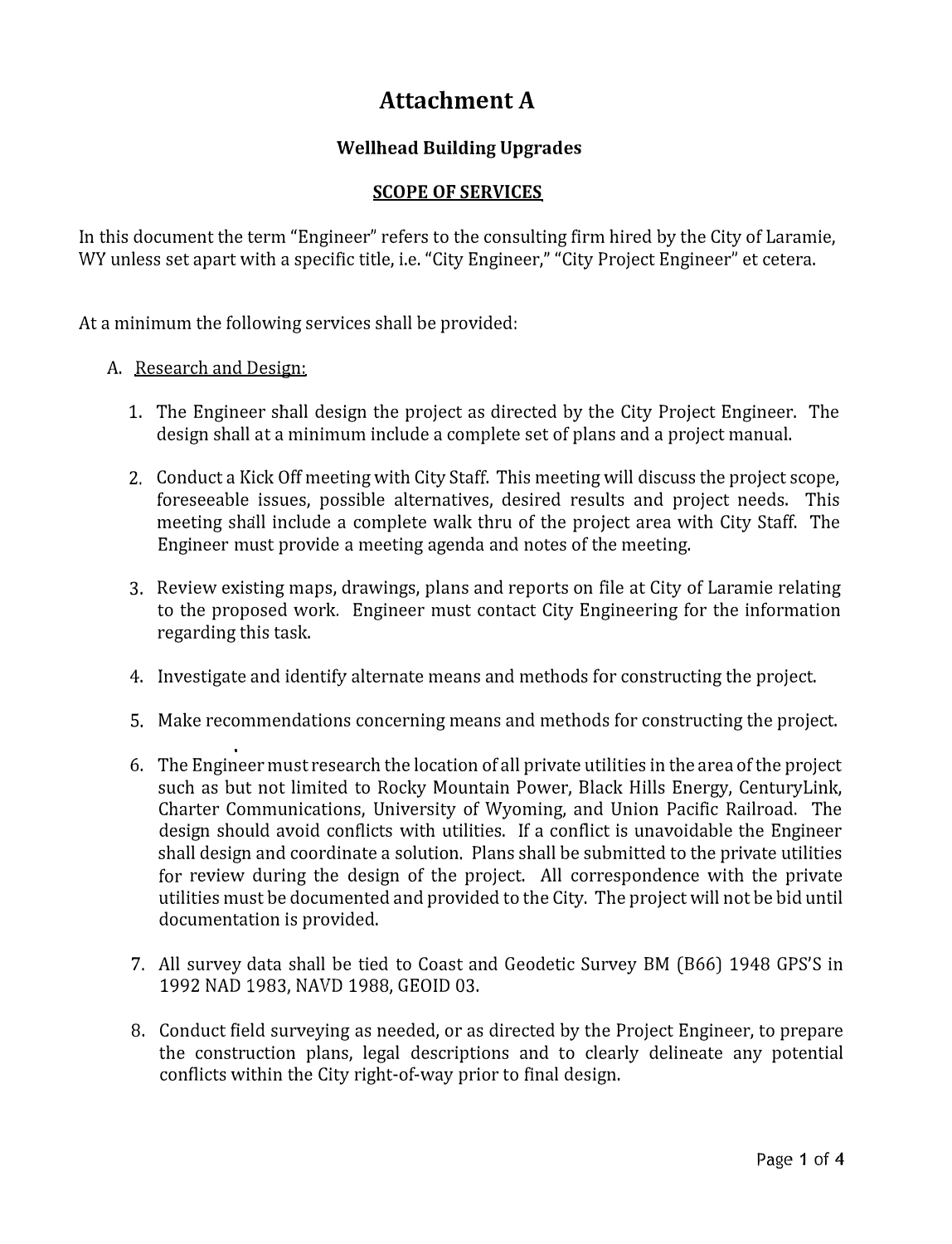- 9. *A* minimum of two benchmarks must be provided on the drawings. Additional benchmarks may be required for larger projects or as directed by the City Project Engineer.
- 10. Develop solutions to any issues and needs raised by other agencies or entities.
- 11. Plans and specifications must be consistent with the current City of Laramie Project Manual. Contact City Engineer for latest version.
- 12. City of Laramie measurement and payment will be understood and complied with in its entirety by Engineer.
- 13. Bid Schedules and quantities will conform to measurement and payment section in the special provision section of the current Project Manual. Deviations from the standard list shall he submitted to the City Engineering Department for review and approval. The Engineer shall highlight in the submittal any changes. The Engineer shall provide the City Engineer a list of changes made to the Project Manual before the project can be bid.
- 14. Provide quantity lists for each bid item tied to a location on the plan sheets. Example: one ADA ramp on SE corner of X & Y Streets; 2 - type 5 storm sewer inlet at Station X+XX right side; one 8 inch water valve station X+XX on south property line. Format should be similar to WYDOT standard.
- 15. Prepare cost estimates for the project at the 60% and 90% and final design level.
- 16. Plan sets shall be submitted to the City for review at the 60%, 90%, and final designs. Each submittal shall include seven (7) sets of 11x17 plans. It should also include the CAD drawings and a PDF for the 11x17 plan sets.
- 17. Project Manuals shall be submitted at the 90% and final designs. Each submittal shall include three (3) project manuals with a PDF of the project manual. *A* digital copy of all project manual documents shall also be submitted with each review.
- 18. If applicable for the project the DEQ design report shall be submitted to the City at the 90% design for review. It shall include three (3) copies of the report with a PDF. The City must approve the design report before it is submitted to DEQ.
- 19. Progress and review meetings shall be held at the 60%, 90%, and final design or as needed for the project. The Engineer shall be responsible for writing down all comments made at review meetings and provide all the comments back to the City in the meeting minutes.
- 20. Engineer is to perform an internal Quality Assurance and Quality Control review of plan sets, specifications and bid schedules prior to submittal for review by the City.
- 21. Perform an internal project constructability review prior to submittal for review by the City.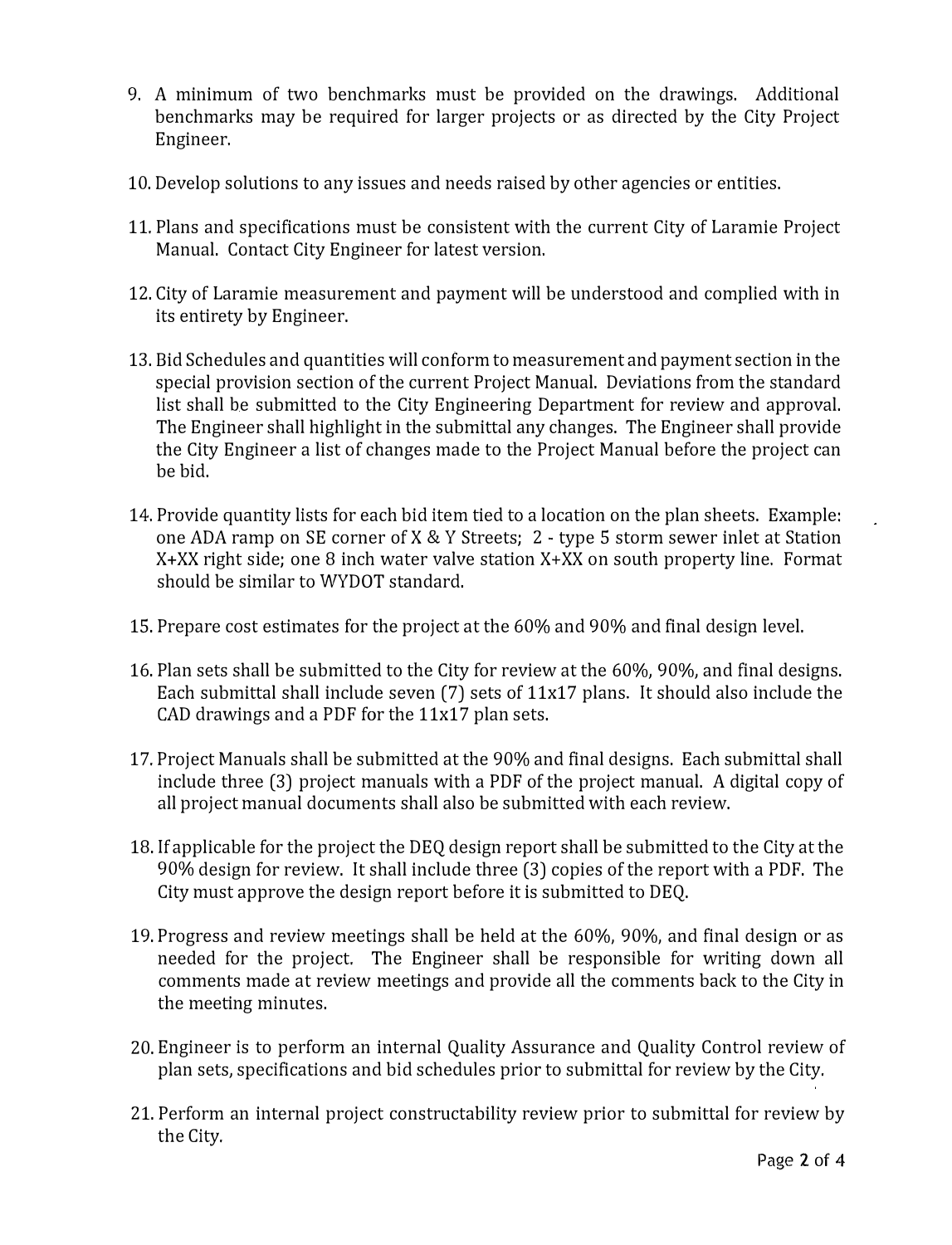- 22. Engineer shall be responsible for errors and will be expected to pay for correcting design errors.
- 23. City review does not absolve the Engineer of any errors.
- 24. All plans and project manuals must be reviewed and approved by the City Engineer prior to bidding.

#### B. Bidding Services

- 1. City of Laramie will employ electronic bidding services through Quest CDN. The Engineer will be responsible to provide the City of Laramie with PDF files of all plan sets and project manuals relevant to the project.
- 2. The City Project Manager will upload bid documents to the Quest CDN web site and make available.
- 3. Bidder's questions will be initially directed to the City Project Manager, and then forwarded to City Project Engineer or Engineer for responses when necessary.
- 4. The Engineer shall prepare all addendums and submit addendum documents to the City Project Manager for upload to Quest CDN.
- 5. Attend and assist City of Laramie staff at a pre-bid meeting. This may include a project walk thru following the pre-bid meeting. The pre-bid meeting shall involve the following.
	- i. Instruct prospective bidders and suppliers as to the types of information required by the contract documents and the format in which bids should be presented.
	- ii. Review special project requirements and contract documents in general.
	- iii. Receive requests for interpretations and answer questions.
	- iv. Prepare minutes of the conference.
- 6. The Engineer shall review the bids for accuracy, prepare and distribute formal bid tabulation sheets, evaluate bids, and make written recommendations to the City concerning contract award. This shall include creating a spreadsheet combining all bids and the Engineer's Estimate into a single sheet, showing maximum and minimum bids and the average price.
- 7. The Engineer shall issue the contractor Notice of Award, after receiving authorization to do so from the City.